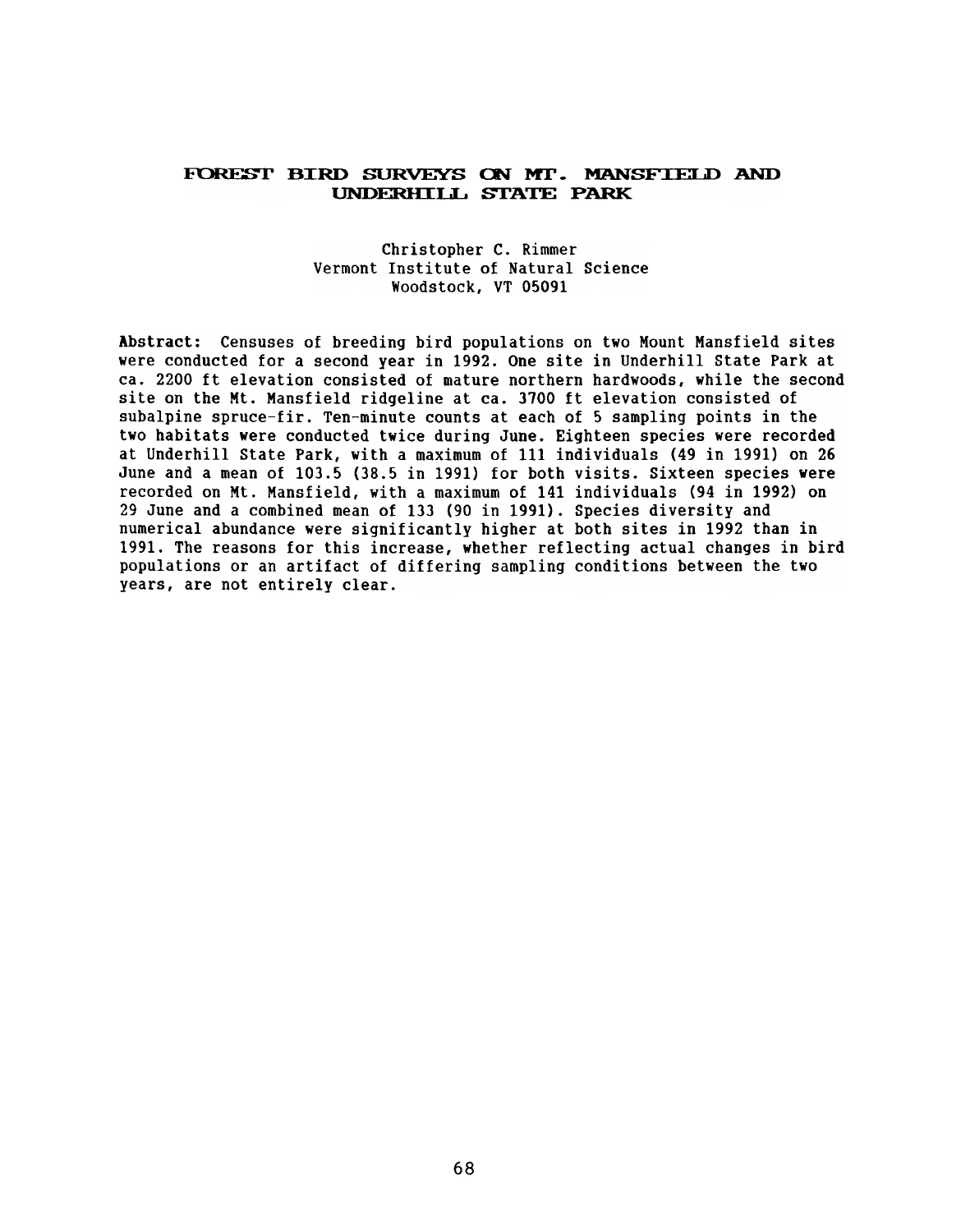## FOREST BIRD SURVEYS ON MT. MANSFIELD AND UNDERHILL STATE PARK

Introduction: In 1992, breeding bird censuses were conducted for a second year on two permanent study sites on Mt. Mansfield, as part of a long-term Vermont Forest Bird Monitoring Program conducted by the Vermont Institute of Natural Science (VINS). This program was initiated in 1989 with the primary goal of conducting habitat-specific monitoring of forest interior breeding bird populations in Vermont and tracking long-term changes. As of 1992, VINS has selected, marked and censused 17 permanently protected sites of mature forest habitat in Vermont (Table 1). The specific objectives of the Mt. Mansfield study include: 1) adding a bird monitoring component to the integrated ecological research being conducted under the VMC; 2) adding two study sites to VINS' statewide monitoring program; and 3) sampling bird populations in the high elevation spruce-fir zone.

Methods: Survey methods were identical to those in 1991. Each site consists of a series of five sampling points spaced 200-300 meters apart. Preliminary site visits were made in late spring to check the condition of vinyl flagging and metal tree tags. Each site was censused twice during the height of breeding activities in June. Each census consisted of 10-minute counts of all birds seen and heard at each of the five sampling points. Field data were transcribed onto standardized forms and subsequently computerized, using DBASE3. Vegetation sampling was postponed until a future field season, pending development of a continentwide, standardized protocol for measuring habitat in relation to bird diversity and abundance.

Results and Discussion: Species diversity and numerical abundance were significantly higher at both sites in 1992 than in 1991 (Table 2). Eighteen species were recorded at Underhill State Park, with a maximum of 111 individuals (49 in 1991) on 26 June and a mean of 103.5 (38.5 in 1991) for both visits (Table 3). This increase appears to have resulted in part from the switch in 1992 to a more experienced observer, and possibly from more favorable weather conditions during the two 1992 counts. However, totals of the five most abundant species at Underhill (Ovenbird, Black-throated Blue Warbler, Black-throated Green Warbler, Red-eyed Vireo, and Canada Warbler) still fall below those from VINS' six other northern hardwoods sites. We do not yet know whether the apparently low bird densities at Underhill are related to habitat variables, insect prey populations, or other factors.

Sixteen species were recorded on Mt. Mansfield, with a maximum of 141 individuals (94 in 1992) on 29 June and a combined mean of 133 (90 in 1991) (Table 4). Of ten species recorded in both years, three declined slightly, while seven increased significantly (Table 2). Gray-cheeked (Bicknell's) and Swainson's thrushes, White-throated Sparrows, Dark-eyed Juncos, and Purple Finches all increased by at least 100%. Between-year count weather (similar) or observer bias (same observer in each year) do not account for these increases. Possible changes in insect food availability, migration or breeding season weather, interspecific competition, overwinter survival, or other factors may have influenced this short-term change. However, it is premature to interpret these data, as they constitute the first two years of a long-term database. Several years of additional data collection, and their correlation with other VMC data, will be necessary to elucidate population trends of various species and groups at the Mansfield and Underhill sites.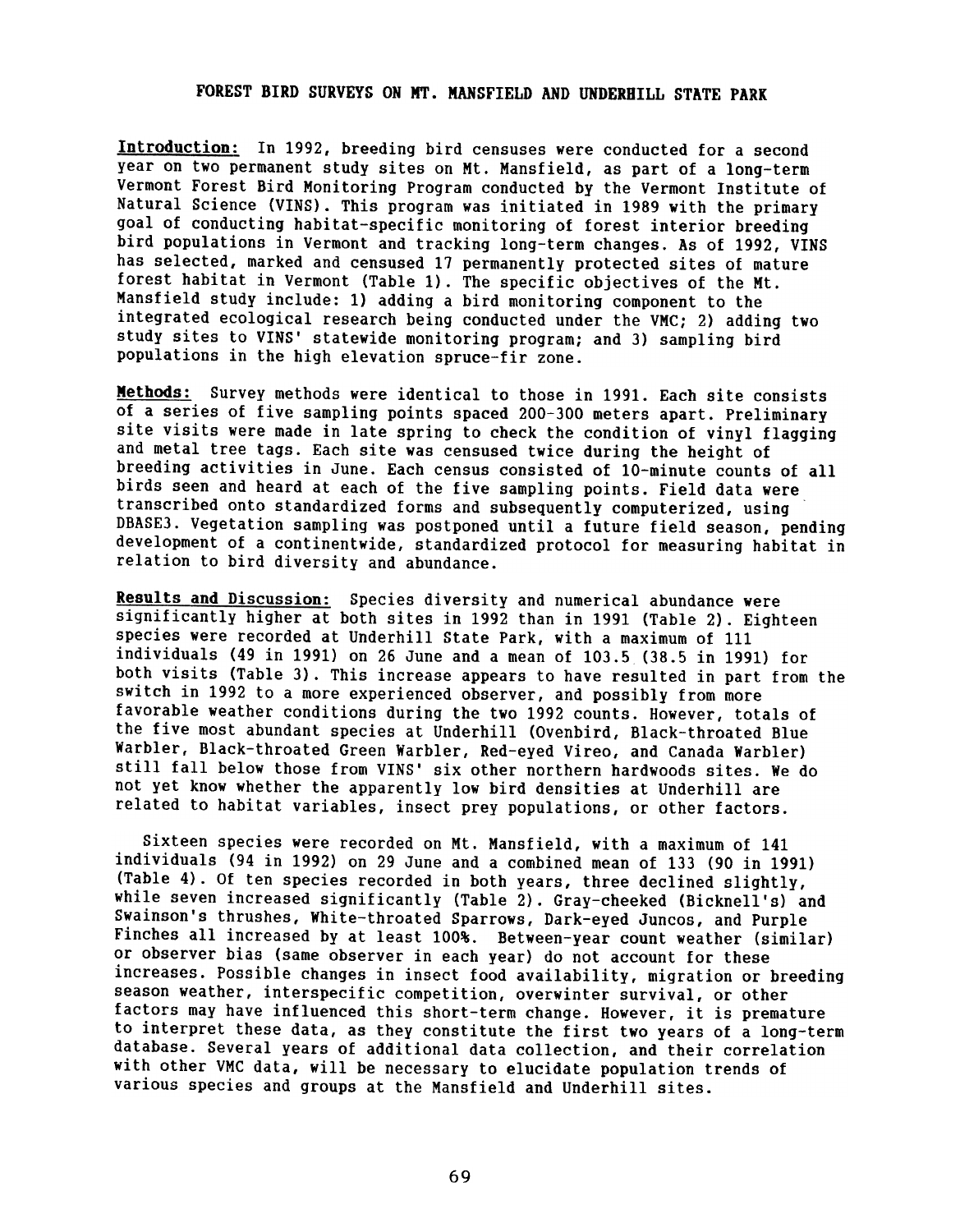Future Plans: Future plans include continued monitoring at both sites, as well as detailed sampling of habitat characteristics. In addition, intensive research into the population ecology and conservation status of the Graycheeked (Bicknell's) Thrush in Mt. Mansfield's subalpine spruce-fir zone will be continued. Preliminary studies of this (sub)species were conducted in 1992.

Funding for VINS' 1992 work at these two sites was provided by the VMC. Support for monitoring at VINS' additional 15 Vermont forest bird study sites was provided by a grant from the Merck Family Fund.

Table 1. Vermont Forest Bird Monitoring Sites -1992

| Town          | Habitat         | <b>Observer</b>    |
|---------------|-----------------|--------------------|
| Milton        | Floodplain      | M. LaBarr          |
| Charlotte     | Oak-hickory     | S. Staats          |
| Cornwall      | Maple Swamp     | C. Darmstadt       |
| West Haven    | Oak-hickory     | N. Martin          |
| West Haven    | Hemlock-pine    | W. Ellison         |
| Pittsford     | N. Hardwoods    | R. Pilcher         |
| Chittenden    | N. Hardwoods    | C. Rimmer          |
| E. Dorset     | N. Hardwoods    | C. Darmstadt       |
| Barnet        | Cedar-spruce    | C. Rimmer          |
| Concord       | N. Hardwoods    | C. Rimmer          |
| <b>Barton</b> | N. Hardwoods    | D. Schell          |
| Ferdinand     | Spruce-fir      | C. Darmstadt       |
| Wolcott       | Spruce-fir      | <b>B.</b> Pfeiffer |
| Underhill     | N. Hardwoods    | C. Darmstadt       |
| Stowe         | Subalpine       | C. Rimmer          |
| Huntington    | Subalpine       | C. Fichtel         |
| Rupert        | Maple-beech-oak | C. Darmstadt       |
|               |                 |                    |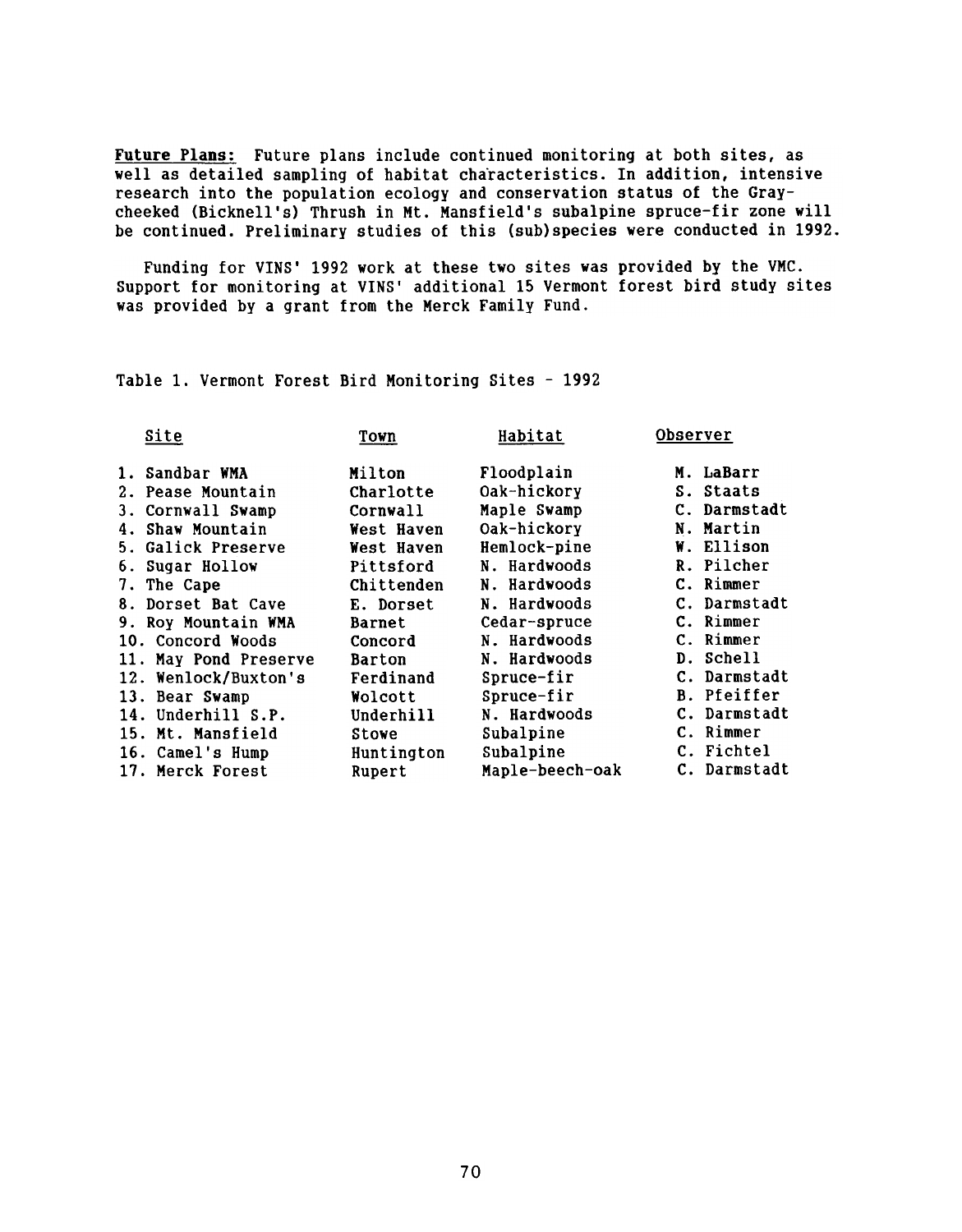Table 2. Maximum counts of individual birds recorded on Mt. Mansfield and Underhill State Park sites, combining data from both visits in 1991 and 1992

| Species                      |                | Mansfield      |                | Underhill               |  |
|------------------------------|----------------|----------------|----------------|-------------------------|--|
|                              | 1991           | 1992           | 1991           | 1992                    |  |
| Yellow-bellied Sapsucker     |                |                |                | $\overline{2}$          |  |
| Pileated Woodpecker          |                |                | $\overline{2}$ | $\mathbf{1}$            |  |
| Black-capped Chickadee       |                |                |                | $\overline{2}$          |  |
| Blue Jay                     |                | $\mathbf{1}$   |                |                         |  |
| Red-breasted Nuthatch        |                | $\overline{2}$ |                |                         |  |
| Winter Wren                  | 20             | 18             |                |                         |  |
| Ruby-crowned Kinglet         |                | 4              |                |                         |  |
| Veery                        |                |                | $\mathbf{2}$   | 2                       |  |
| Gray-cheeked Thrush          | 10             | 23             |                |                         |  |
| Swainson's Thrush            | 6              | 16             |                | $\mathbf 3$             |  |
| Hermit Thrush                |                |                |                | 7                       |  |
| Wood Thrush                  |                |                | 1              | $\overline{2}$          |  |
| American Robin               | $\overline{2}$ | 7              |                |                         |  |
| Cedar Waxwing                |                | $\mathbf{1}$   |                |                         |  |
| Solitary Vireo               |                |                | 1              | 4                       |  |
| Red-eyed Vireo               |                |                | 5              | 8                       |  |
| Blue-winged Warbler          |                |                |                | $\overline{c}$          |  |
| Nashville Warbler            | 4              |                |                |                         |  |
| Magnolia Warbler             | $\overline{2}$ | 4              |                |                         |  |
| Black-throated Blue Warbler  |                |                | 11             | 17                      |  |
| Yellow-rumped Warbler        | 22             | 21             |                |                         |  |
| Black-throated Green Warbler |                |                | 9              | 14                      |  |
| Blackpoll Warbler            | 20             | 18             |                |                         |  |
| Black-and-white Warbler      |                |                |                | 6                       |  |
| American Redstart            |                |                |                | 6                       |  |
| Ovenbird                     |                |                | 7              | 20                      |  |
| Canada Warbler               |                |                | 5              | 8                       |  |
|                              |                |                | 7              | $\overline{\mathbf{3}}$ |  |
| Rose-breasted Grosbeak       |                |                |                |                         |  |
| Lincoln's Sparrow            | 4              |                |                |                         |  |
| White-throated Sparrow       | 14             | 28             | $\mathbf{2}$   |                         |  |
| Dark-eyed Junco              | 8              | 17             |                | 6                       |  |
| Purple Finch                 | $\overline{2}$ | 8              |                |                         |  |
| Pine Siskin                  |                | $\mathbf{1}$   |                |                         |  |
| <b>Evening Grosbeak</b>      |                | $\overline{2}$ |                |                         |  |
| Number of individuals        | 114            | 171            | 52             | 112                     |  |
| Number of species            | 12             | 16             | 11             | 18                      |  |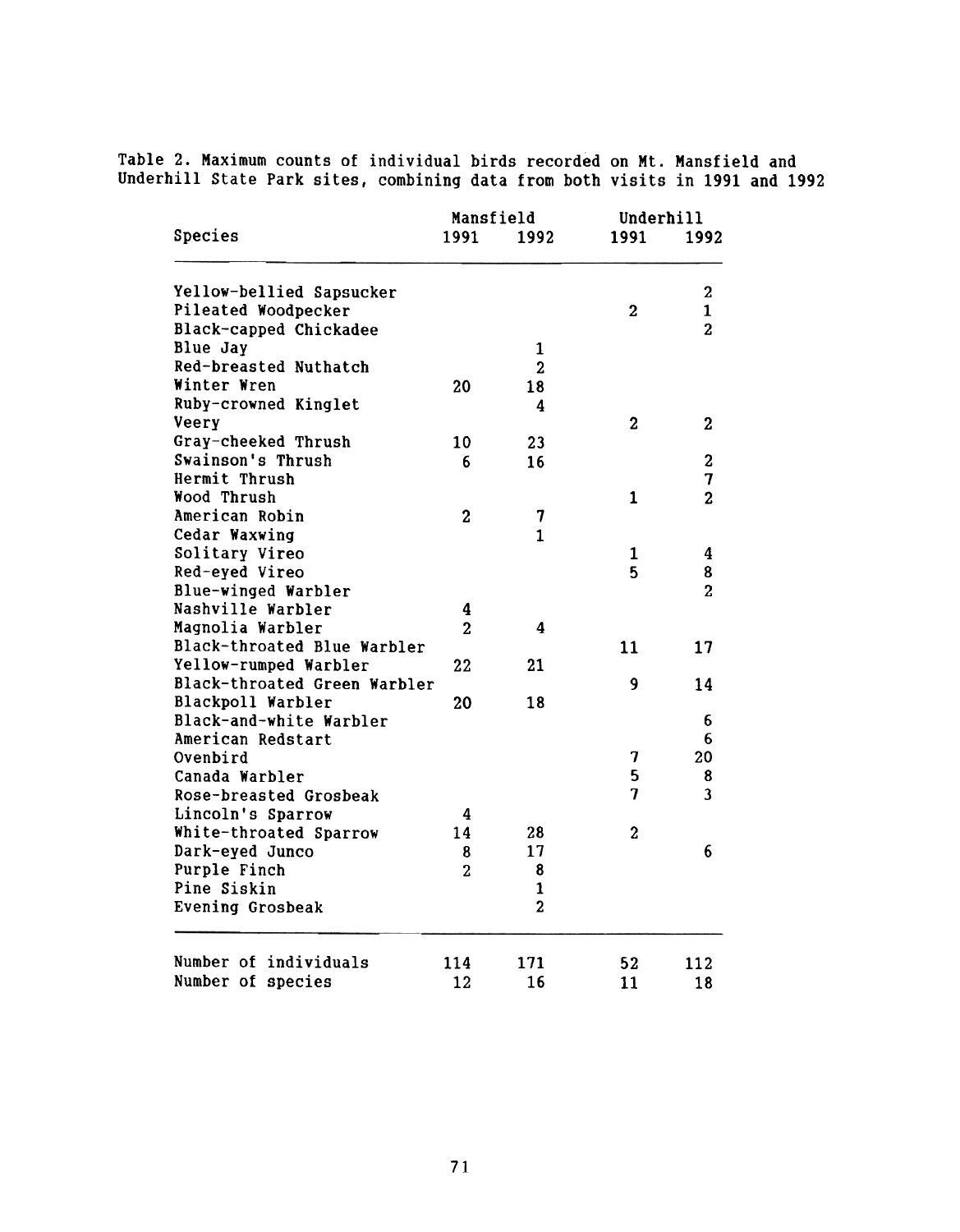Table 3. Numbers of individual birds recorded in Underhill State Park in 1992. Maximum count for each species represents relative abundance index to be used in future analyses.

| Species                      | 11 June          | 26 June        |
|------------------------------|------------------|----------------|
| Yellow-bellied Sapsucker     |                  | $\bf{2}$       |
| Pileated Woodpecker          | 1                |                |
| Blue Jay                     |                  | $\mathbf{2}$   |
| Black-capped Chickadee       | $\boldsymbol{2}$ | $\mathbf{1}$   |
| Winter Wren                  | 6                | 12             |
| Veery                        |                  |                |
| Swainson's Thrush            |                  | $\frac{2}{2}$  |
| Hermit Thrush                | 4                | $\overline{7}$ |
| Wood Thrush                  | $\boldsymbol{2}$ |                |
| American Robin               | $\mathbf{1}$     |                |
| Solitary Vireo               | 4                | 4              |
| Red-eyed Vireo               | 8                | 6              |
| Blue-winged Warbler          |                  | $\overline{2}$ |
| Black-throated Blue Warbler  | 12               | 17             |
| Black-throated Green Warbler | 14               | 14             |
| Black-and-white Warbler      | - 6              | 4              |
| American Redstart            | 6                | $\mathbf{z}$   |
| Ovenbird                     | 20               | 20             |
| Canada Warbler               | 4                | 8              |
| Rose-breasted Grosbeak       | 3                |                |
| Dark-eyed Junco              | 3                | 6              |
| Number of individuals        | 96               | 111            |
| Number of species            | 16               | 17             |